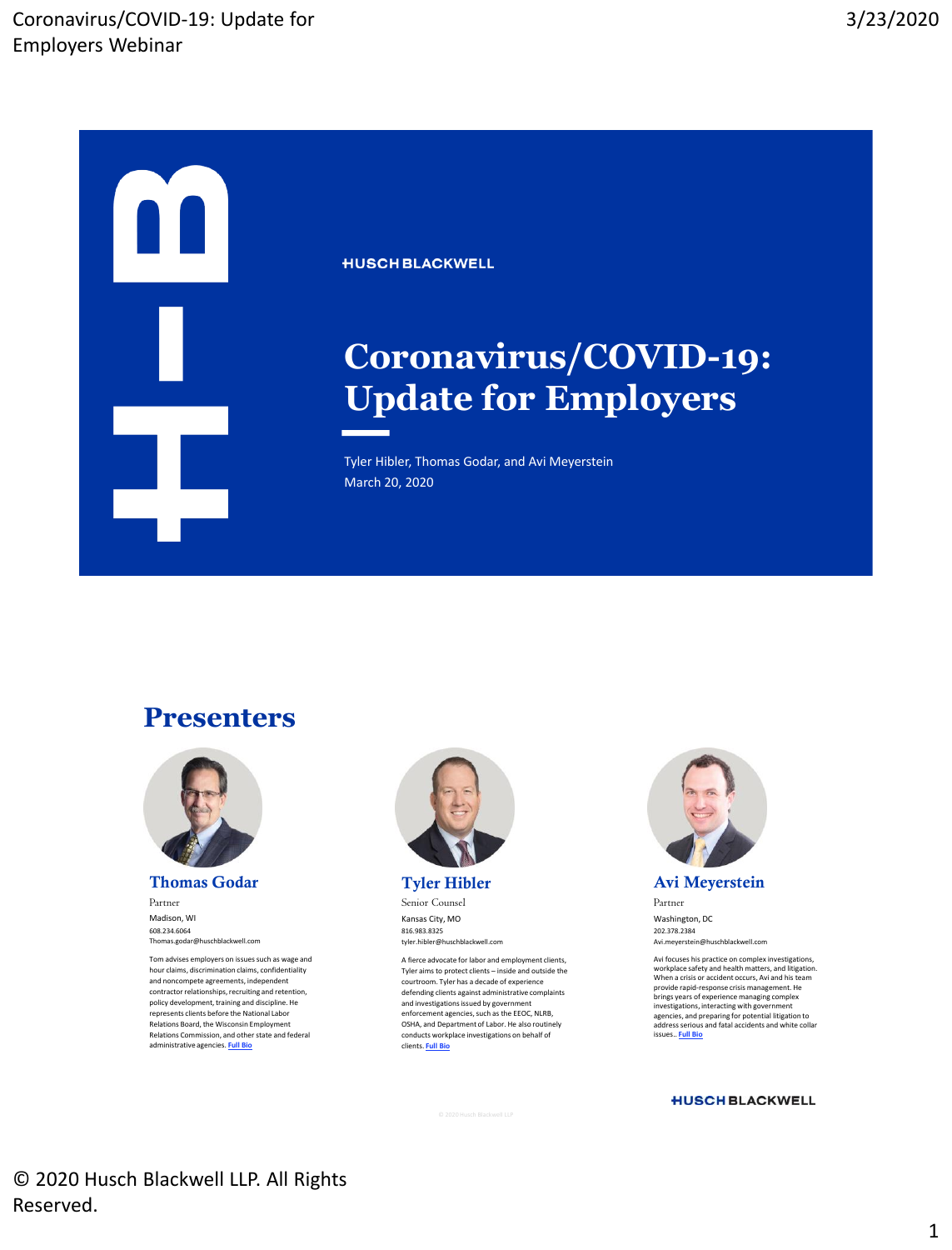

## **Key Considerations**

- The information provided is based upon our current understanding of the COVID-19 pandemic, and employers should remember that guidance is likely to change.
- Employers need to prepare for extended business interruption.
	- When asked when life might go back to normal by ABC News on March 15, Dr. Anthony Fauci, the nation's leading expert on infectious diseases, stated that it will likely be several weeks to a few months.
- Due to the fluidity surrounding COVID-19 and the response, it is strongly recommended that companies seek legal counsel on key decisions.

**HUSCH BLACKWELL** 



#### **Current Spread of the Virus**

- There is a confirmed case of the virus in every US state.
- The CDC has noted that four states, Washington, California, Florida, and New York are experiencing sustained community spread.

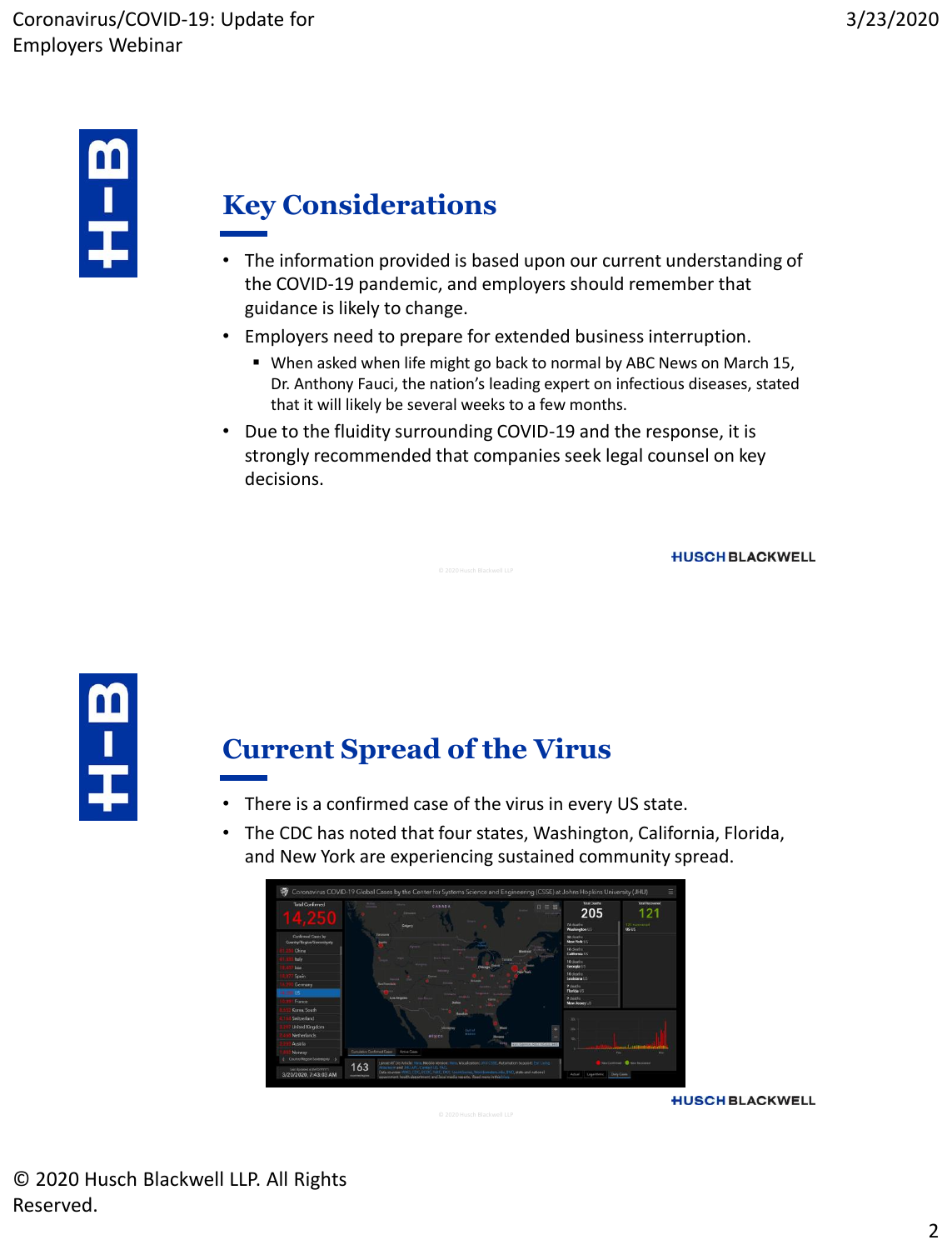

#### **Emergency Orders**

- On March 11, 2020, the World Health Organization declared COVID-19 to be a pandemic.
- National
	- **President Trump declared a National Emergency on March 13, 2020.**
	- On March 16, 2020 the CDC issued recommendations to avoid gathering in groups of 10 or more people and to avoid all non-essential travel.
- State
	- As of March 17, 2020, all 50 states have declared a state of emergency.
	- California has issued a statewide, mandatory Stay-At-Home Order.
- Local
	- Numerous cities and counties have ordered residents to shelter-in-place.

**HUSCH BLACKWELL** 



#### **Recent Legislative Actions**

- Families First Coronavirus Response Act
	- **Emergency Family and Medical Leave Expansion Act** 
		- Allows employees affected by school closures to be eligible for protected leave.
	- **Emergency Paid Sick Leave Act** 
		- Allows employees two weeks of paid sick leave, regardless of how long the employee has been employed.
	- The Act will go into effect on April 2, 2020.
- Colorado Health Emergency Leave with Pay
	- **Provides four days paid leave for individuals presenting with symptoms to** give them the opportunity to be tested.
- Several other states have began considering similar laws to assist affected employees.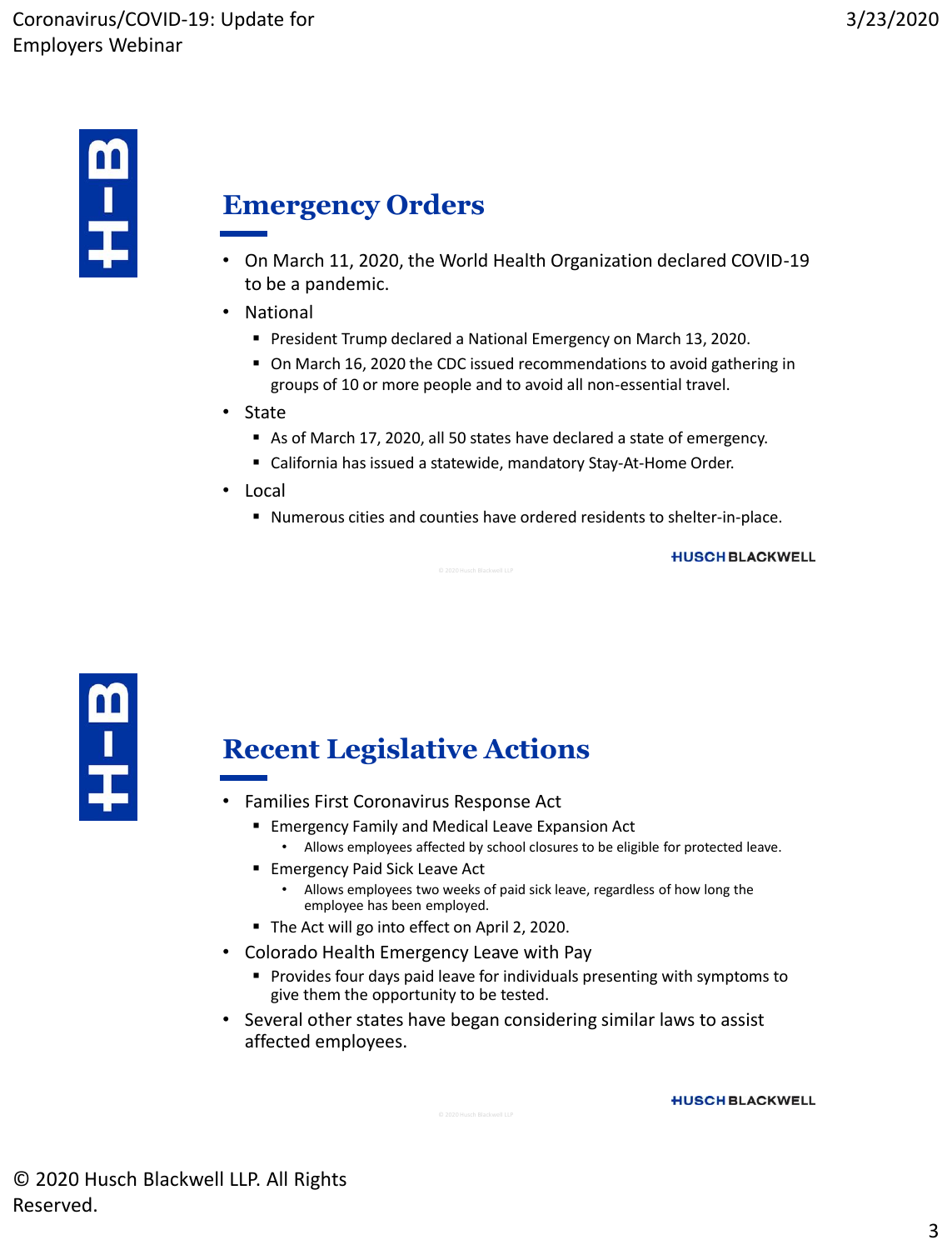

## **Families First Coronavirus Response Act**

- Emergency Family and Medical Leave Expansion Act
	- An eligible employee may take up to 12 weeks of leave if the employee must care for a child whose school or place of care has closed due to the COVID-19 public health emergency.
	- **Employee must have worked for the employer for at least 30 calendar days.**
	- **Applies to employers with fewer than 500 employees.**
	- The first 10 days of the leave may be unpaid.
	- Employee is generally entitled to 2/3 of their regular rate for days off after the first 10, not to exceed \$200 per day and \$10,000 in the aggregate.
	- **Employee is entitled to return to the same or an equivalent position.** 
		- Unless the employer has fewer than 25 employees, then the employer is not required to reinstate the employee.

**HUSCH BLACKWELL** 



#### **Families First Coronavirus Response Act**

- Emergency Paid Sick Leave Act
	- **Applies to employers with fewer than 500 employees.**
	- There is no minimum tenure of employment for an employee to be eligible.
	- Must provide employees with two weeks (10 days) of emergency paid sick leave benefits to be used for COVID-19 related absences.
		- Full-time employees, this means 80 hours.
		- Employees who work a part-time or irregular schedule are entitled to the average number of hours per week the employee worked for the six months prior to taking paid sick leave.
	- This leave is immediately available for use by the employee.
	- An employer cannot require employees to exhaust other forms of paid leave before using this new COVID-19 paid leave.
	- The COVID-19 paid leave is in addition to any paid leave the employer already provides.
	- **Employers are not permitted to discriminate or retaliate against any individual taking** leave under the Act.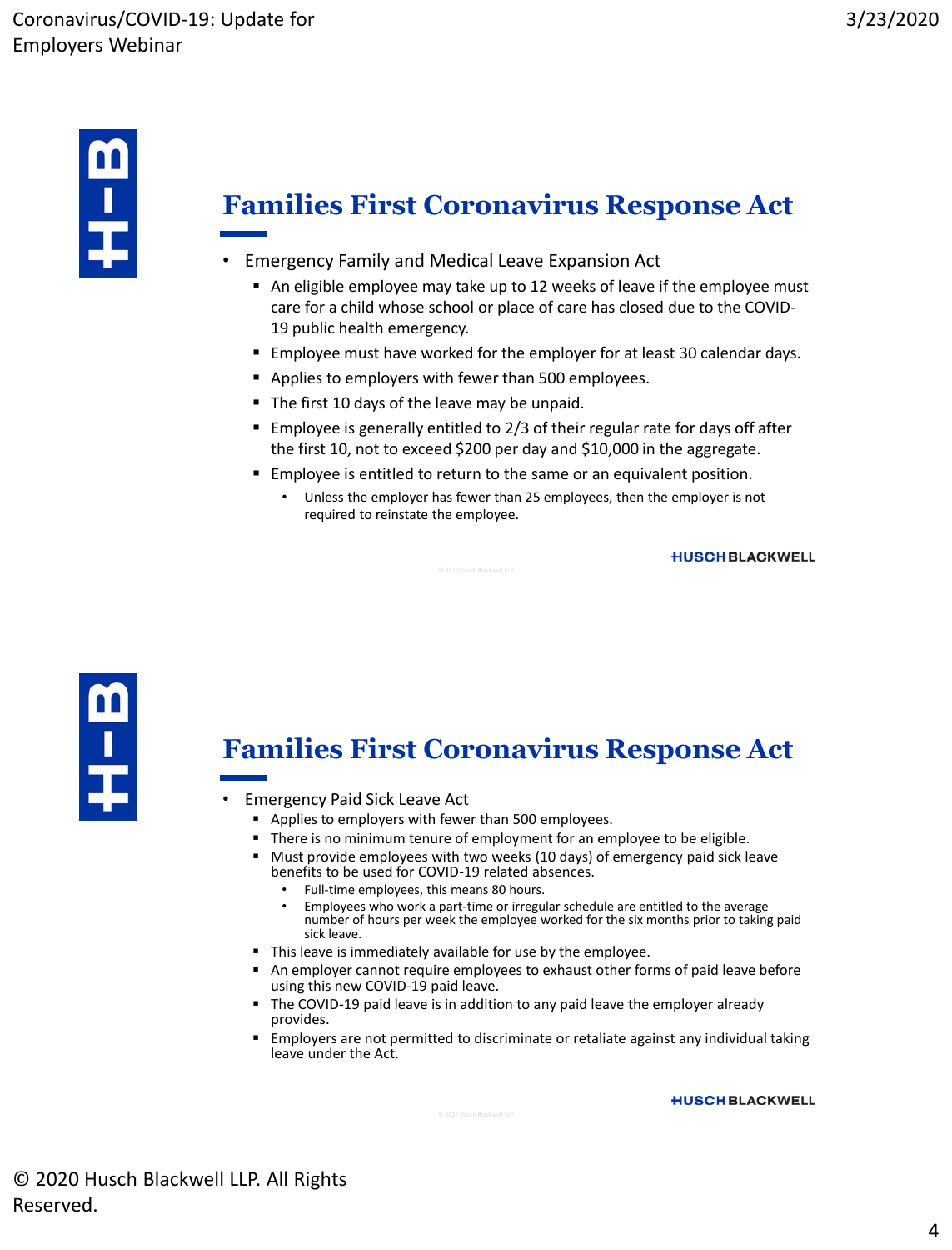

#### **Families First Coronavirus Response Act**

- Emergency Paid Sick Leave Act
	- An employee may use paid sick leave if the employee is unable to work for any of the following reasons:
		- 1. The employee is subject to a federal, state, or local quarantine or isolation order for Coronavirus;
		- 2. The employee is advised by a health care provider to self-quarantine due to Coronavirus concerns;
		- 3. The employee is experiencing symptoms of Coronavirus and seeking a medical diagnosis;
		- 4. The employee is caring for an individual who is under a quarantine or isolation order or has been advised to self-quarantine;
		- 5. The employee is caring for a child whose school or child care has been closed due to Coronavirus; or
		- 6. The employee is experiencing any other substantially similar condition specified by the Secretary of Health and Human Services.

#### **HUSCH BLACKWELL**



#### **Families First Coronavirus Response Act**

| <b>REASON FOR LEAVE</b>                                                                                                            | <b>RATE OF PAY</b>         | <b>DAILY AND AGGREGATE CAP</b>             |
|------------------------------------------------------------------------------------------------------------------------------------|----------------------------|--------------------------------------------|
| Federal, State, or Local Quarantine or<br><b>Isolation Order For Coronavirus</b>                                                   | <b>Regular Rate of Pay</b> | \$511 Per Day and \$5,110 In The Aggregate |
| Advised By A Health Care Provider To Self-<br><b>Quarantine Due To Coronavirus Concerns</b>                                        | <b>Regular Rate of Pay</b> | \$511 Per Day and \$5,110 In The Aggregate |
| <b>Experiencing Symptoms of Coronavirus and</b><br><b>Seeking A Medical Diagnosis</b>                                              | <b>Regular Rate of Pay</b> | \$511 Per Day and \$5,110 In The Aggregate |
| Caring For An Individual Who Is Under A<br>Quarantine or Isolation Order or Has Been<br><b>Advised To Self-Quarantine</b>          | 2/3 of Regular Rate of Pay | \$200 Per Day and \$2,000 In The Aggregate |
| Caring For A Child Whose School or Child<br><b>Care Has Been Closed Due To Coronavirus</b>                                         | 2/3 of Regular Rate of Pay | \$200 Per Day and \$2,000 In The Aggregate |
| <b>Experiencing Any Other Substantially</b><br><b>Similar Condition Specified By The Secretary</b><br>of Health and Human Services | 2/3 of Regular Rate of Pay | \$200 Per Day and \$2,000 In The Aggregate |
|                                                                                                                                    |                            | <b>HUSCH BLACKWELL</b>                     |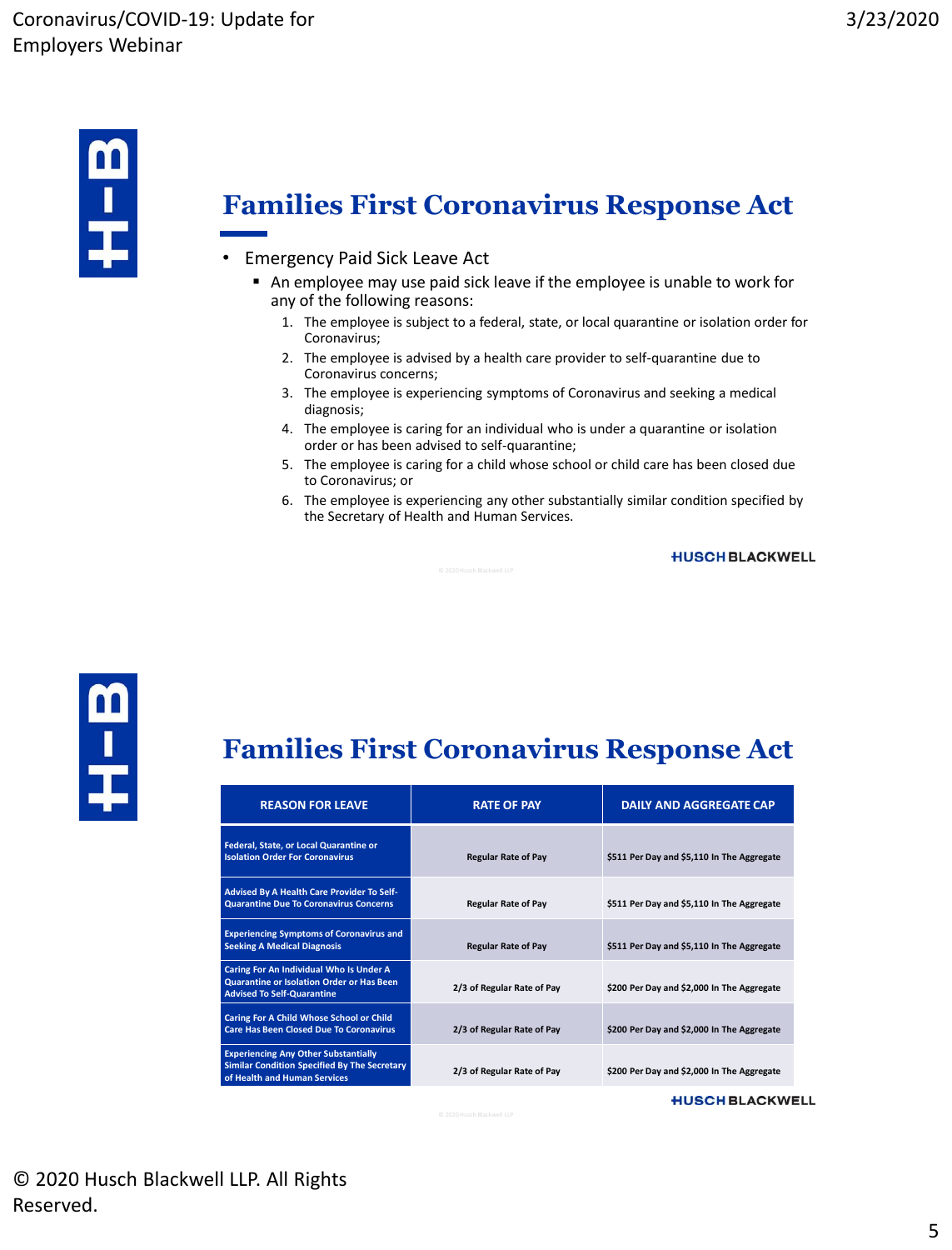

#### **Families First Coronavirus Response Act**

- Emergency Paid Sick Leave Act
	- Employee's ability to use paid sick leave for these purposes ceases upon the termination of the qualifying event.
	- **Paid leave provided under this law does not carry over year to year and any** unused leave does not need to be paid out on termination of employment.
	- **Employers are required to post a notice in the workplace of paid sick leave** rights under the new law. The Secretary of Labor is to publish this notice within 7 days.
	- Failure to comply with the new paid sick leave law will be deemed a failure to pay minimum wages under the FLSA.

**HUSCH BLACKWELL** 



#### **Families First Coronavirus Response Act**

- Tax Benefit for Employers
	- Employers are entitled to a refundable tax credit equal to 100% of the qualified leave wages paid for each calendar quarter in adherence with the Emergency Paid Sick Leave Act and the Emergency Family and Medical Leave Expansion Act.
- Employer Qualification Counting to 500
	- It is our expectation that the Department of Labor will issue regulations and guidance on this issue prior to the April 2nd effective date.
	- Apply traditional FMLA and FLSA standards to count the number of applicable employees based on the law in the jurisdictions where you operate.
	- Foreign workers likely will not count toward the total number of employees under the EFMLEA or EPSLA, as they do not count under FLMA.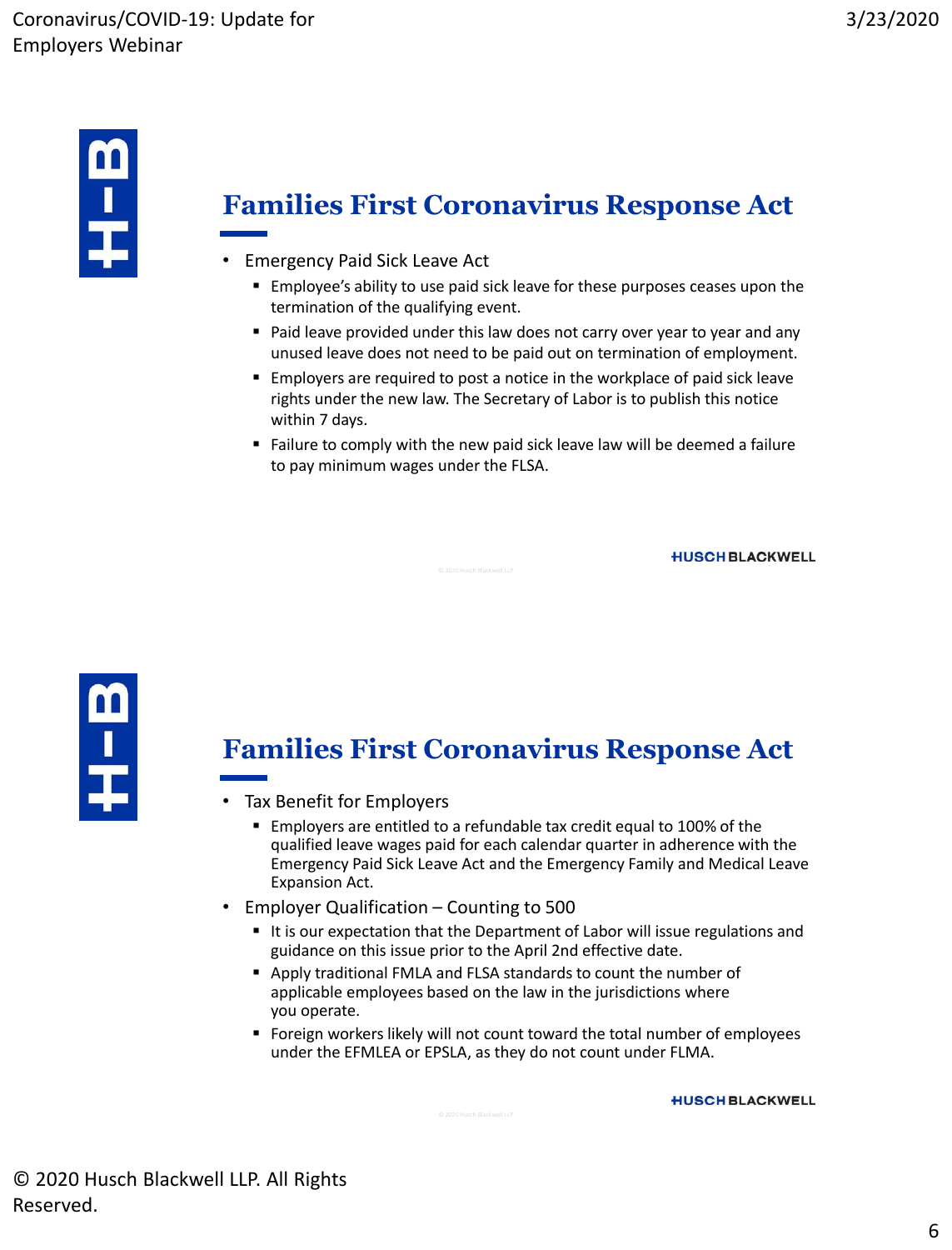

## **Employers with 500+ Employees**

- An employee qualifies for FMLA leave if:
	- They have been employed by the employer for at least 12 months;
	- They have worked 1250 hours in the last 12 months;
	- The employer has 50 or more employees within 75 miles of the employee's job site; and
	- The employee is unable to work because of the employee's spouse, child, parent, or the employee's own serious health condition.
- If the employee is merely attempting to avoid exposure to the virus, the leave would not be covered by the FMLA.

**HUSCH BLACKWELL** 



#### **Caring for a Dependent 500+ Employees**

- Related to an Illness
	- If an employee is taking time off to care for an individual with a serious health condition, the employee would be entitled to FMLA leave.
		- A serious health condition is an illness, injury, impairment, or physical or mental condition that involves inpatient care or continuing treatment by a health care provider.
	- With the uncertainties surrounding COVID-19, an employer should err on the side of treating virus related absences as a qualifying event.
- Not Related to an Illness
	- If an employee must take off time to care for a dependent who is not ill, such as to care for children due to school closures, this would not qualify for FMLA leave.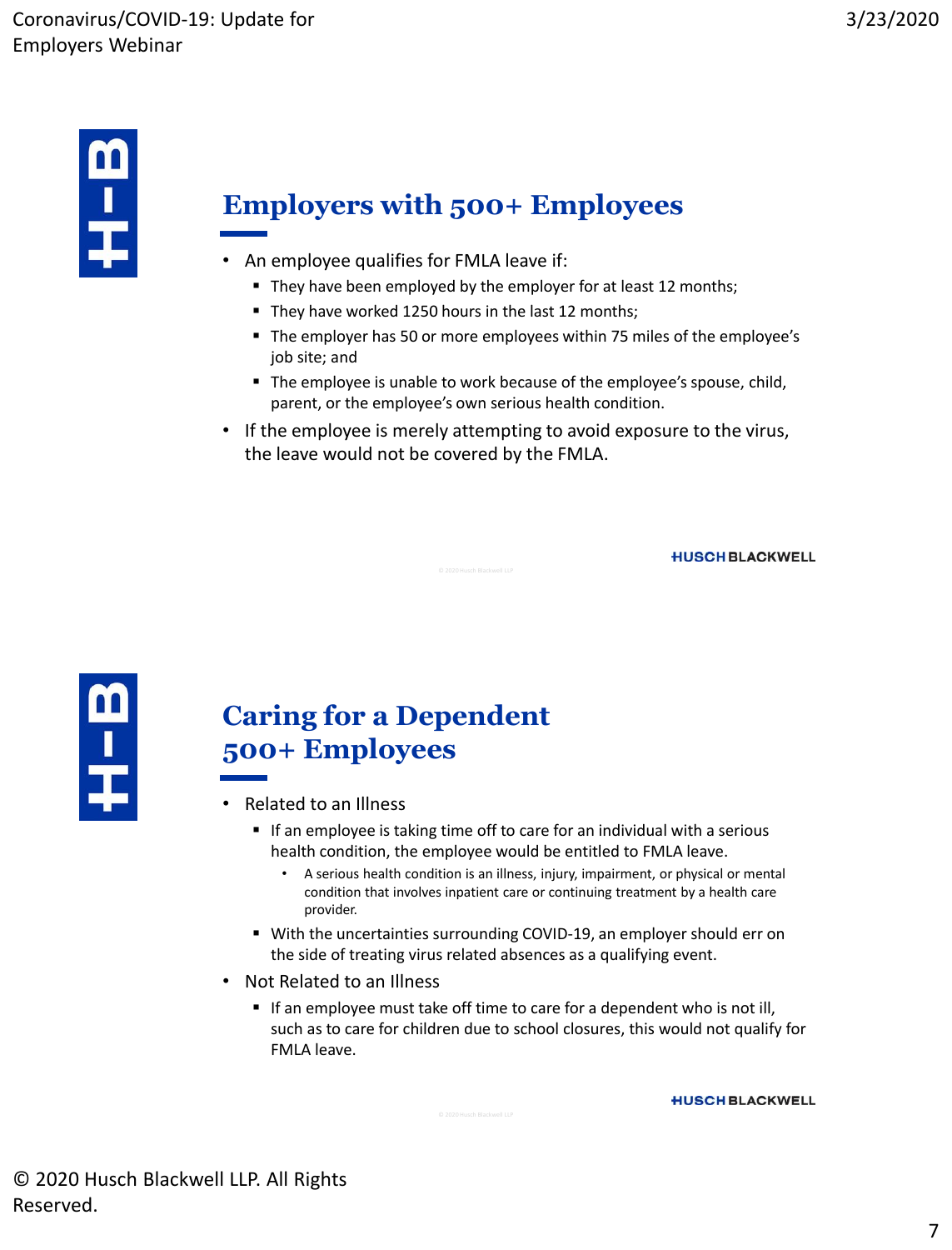

#### **Can an Employee Refuse to Come to Work?**

- It depends. At the present time, and depending on the location of the employer, many places of employment do not pose an imminent danger to employees.
	- OSHA's general duty clause places an obligation on the employer to provide employees with "a workplace free from recognized hazards ... likely to cause death or serious physical harm."
	- The employer should continue to consider the level of outbreak at the employer's location, the existence of an exposure at the workplace, and other circumstances to determine if there is an imminent threat to employees.
- ADA accommodations for at risk employees.
- An employee may be able to take leave from work if they qualify under the Emergency Family and Medical Leave Act.

**HUSCH BLACKWELL** 



#### **Reduced Work Schedule Concerns for Exempt Employees**

- Employers may reduce an exempt employee's salary prospectively without risking the exemption, provided the change is bona fide and not used as a device to evade the salary basis requirements.
	- The exempt employee must still receive the relevant statutory minimum per week.
	- Employers must plan the reduction in advance and intend for the reduction to be focused on the employer's long term business need.
- If the employee works some time during the FLSA designated workweek, the employee must be paid for the full workweek regardless of the actual number of hours or days worked.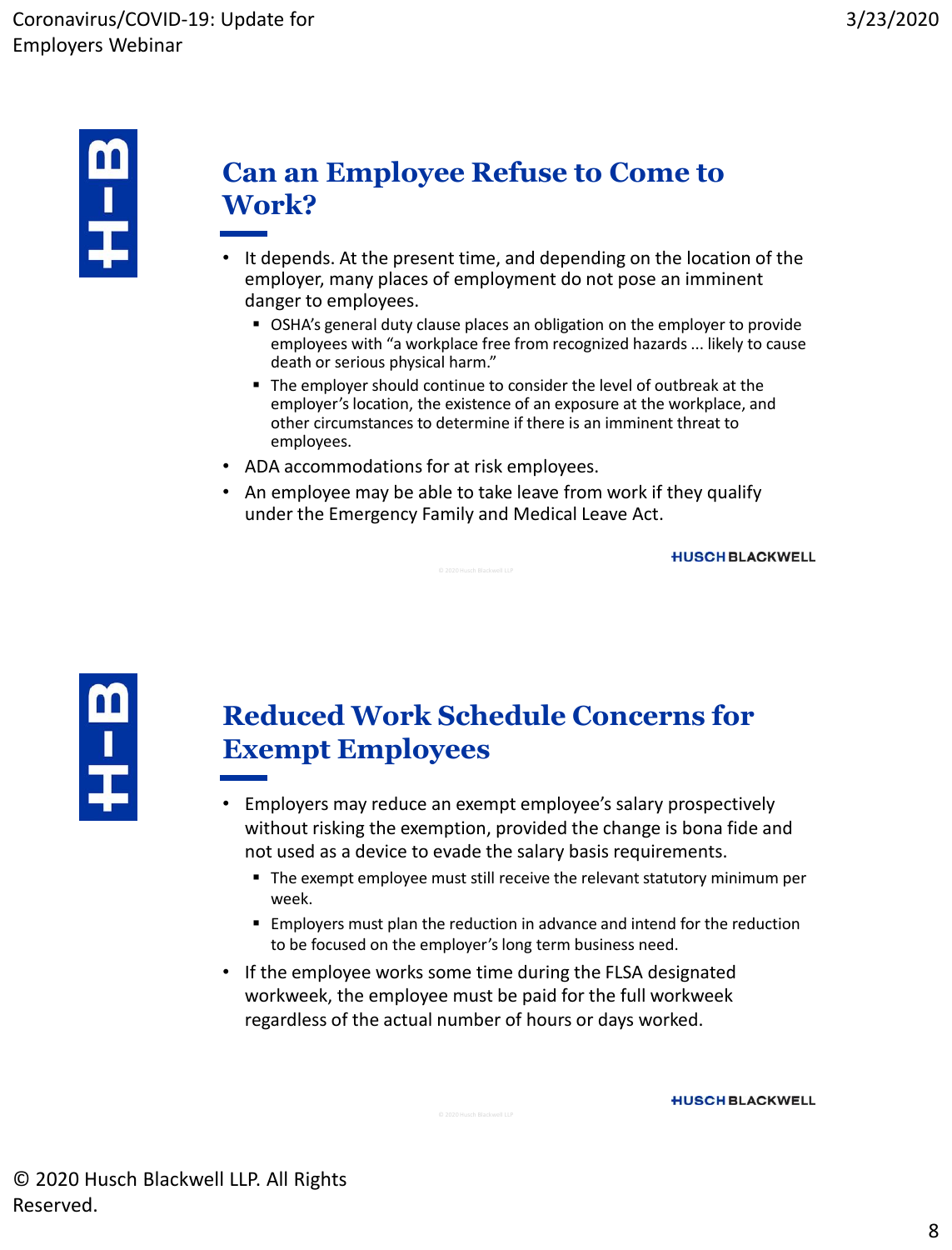

#### **Remote Work**

- Compensation
	- Union or Contract Employees The employee must be paid at the same hourly rate.
	- Non-Exempt Employees The FLSA requires only that an employer pay employees for actual hours worked at the workplace or home.
	- Exempt Employees Salaried employees must generally receive their full salary in any week in which they perform work, with limited exceptions.
- Reimbursement of Expenses
	- Employers should discuss with their employees whether they anticipate increased expenses while working from home.
	- Certain state laws may prohibit or limit businesses from requiring employees to absorb such business expenses.

**HUSCH BLACKWELL** 



## **Forced Leave – FLSA Considerations**

- Non-Exempt Employee
	- **Employers must only pay non-exempt employees for actual hours worked.**
	- **The WHO is encouraging employers to be flexible with quarantined workers and to** provide teleworking or other alternative work options or to extend additional paid time off to employees to prevent the spread of COVID-19.
- Exempt Employee
	- If the employee works some time during the FLSA designated workweek, the employee must be paid for the full workweek regardless of the actual number of hours or days worked.
	- Depending on the jurisdiction, an employer may require an employee to use sick, vacation, or other paid time of benefits.
- Fluctuating Work Week
	- An employer must pay the full fluctuating workweek salary for every workweek in which the employee works and is not permitted to deduct pay for less than full week increments.
- Employers should also consider applicable state wage and hour laws.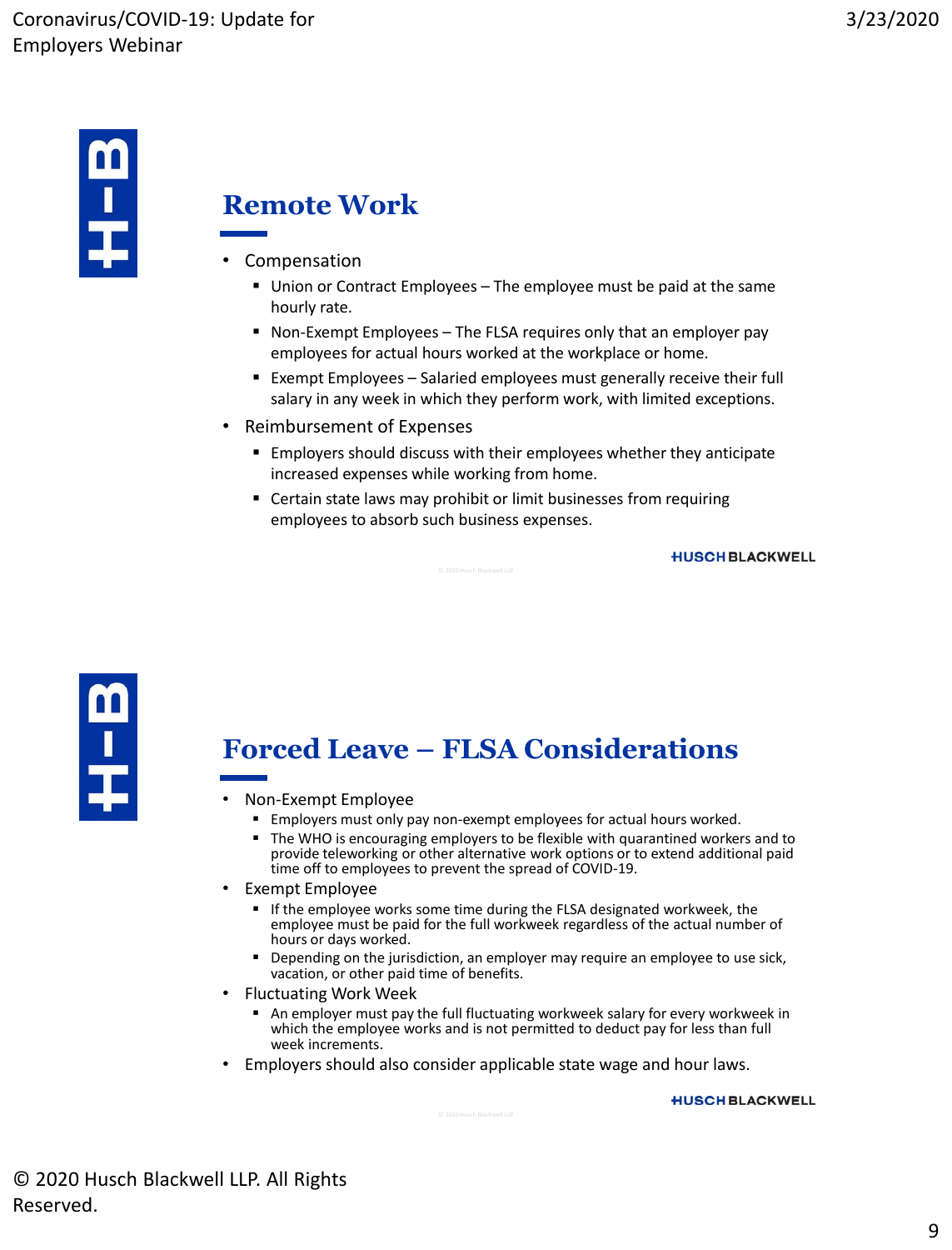

#### **Reductions in Force, Furloughs, and the WARN Act**

- There are exceptions to the WARN Act that can lessen the amount of required notice, but not eliminate notice completely.
	- Closures of less than six months are not covered by the Act but it is difficult to know how long a closure will last due to the outbreak.
		- If the employer is not currently expecting to close for six months, the employer would likely not need to provide notice.
	- **If you believe you may have to temporarily close your business, you should provide** as much notice as possible.
- State mini-WARN laws.
- If the employer decides to send employees home, they should provide as much information as possible regarding the duration of the closure.
	- For non-exempt employees, the employer would need to pay the employer for time worked. Exempt employees would be entitled to a full days pay.

#### **HUSCH BLACKWELL**



#### **The ADA and COVID-19: What Can You Ask?**

- Can you take an employee's temperature?
	- Yes. The EEOC guidance now states employers may measure employees' body temperature, but employers should remember that not all infected individuals present with a fever.
- Can you ask if an employee is sick or why they cannot come into the office?
	- Yes. An employer is allowed to ask about symptoms consistent with COVID-19, including fever, chills, cough, shortness of breath, or sore throat.
	- An employer is also allowed to send an employee who is displaying symptoms home.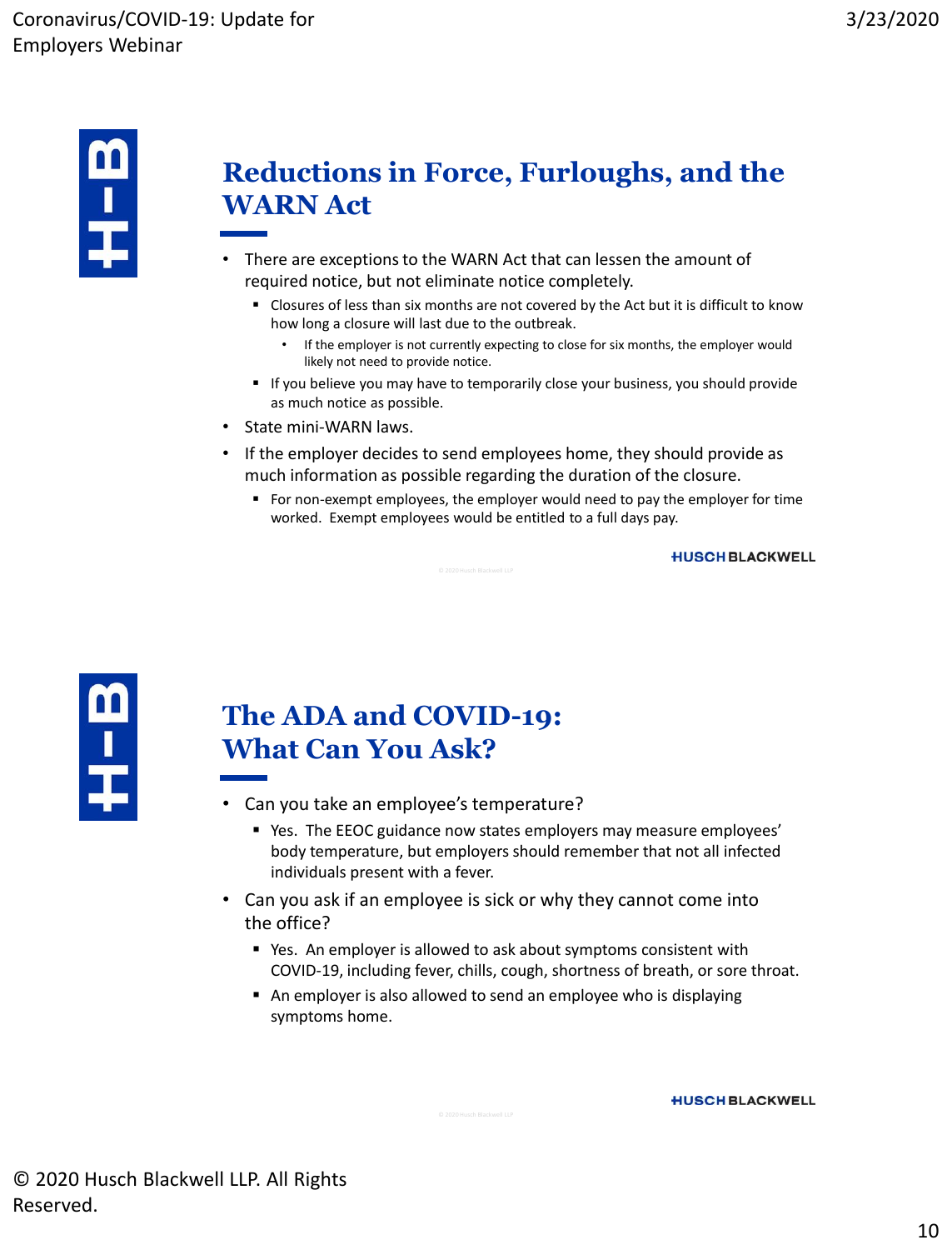

## **The ADA and COVID-19: What Disability Inquiries Can You Make?**

- The ADA and Rehabilitation Act apply even during a mass outbreak such as COVID-19.
- Disability-Related Inquiries
	- The EEOC has confirmed employers can inquire into an employee's symptoms of COVID-19 due to the "reasonable belief based on objective evidence that the severe form of pandemic influenza poses a direct threat."
	- Inquiries should attempt to distinguish the symptoms of COVID-19 from the common cold and the seasonal flu.
- ADA accommodations for at-risk employees.
- Duty to preserve confidentiality under the ADA and various state laws.

**HUSCH BLACKWELL** 



## **The ADA and COVID-19: What Can You Do?**

- Can you impose travel restrictions on employees?
	- No, an employer may not prevent an employee from traveling to a high risk area if the travel is for personal reasons.
	- An employer may inquire into an employee's travel history or travel plans but the employer must ensure these inquiries are not based on race or national origin.
- Can you impose a quarantine on an employee?
	- Yes, an employer can require an employee to quarantine for the CDC's recommended 14-day period.
- Can you require a doctor's note to return to work?
	- Yes. These inquiries are allowed to confirm the employee is free of COVID-19 and fit to return to work. However, the CDC and EEOC warn that doctors may not be readily available during a pandemic and employers may wish to identify other ways to confirm an employee is fit to work.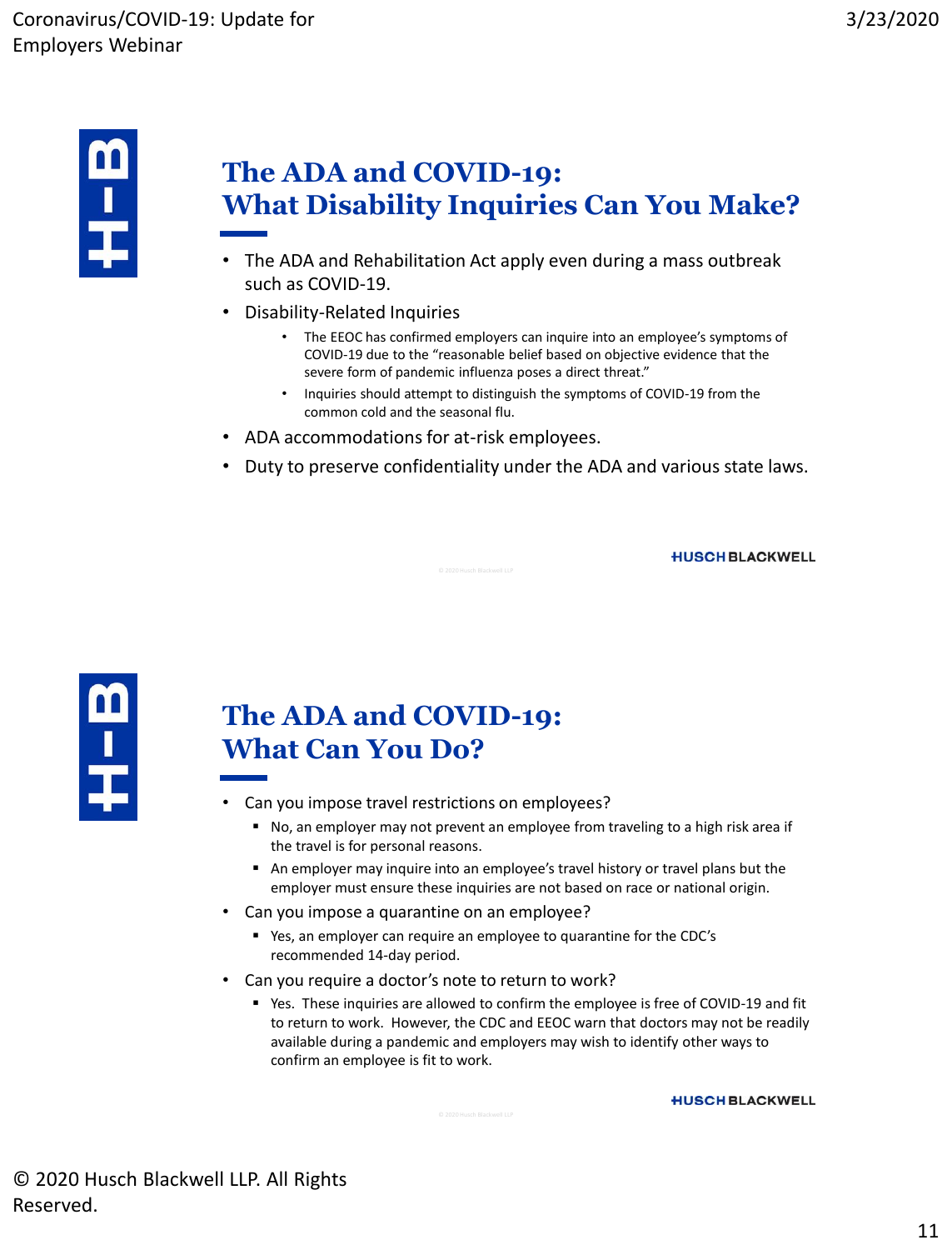

## **The 30,000-Foot View**

- This is unprecedented. Facts and guidance change daily.
- The best we can all do is try to follow CDC and OSHA guidance.
- OSHA's existing rules and even general COVID-19 guidance are not a perfect fit. Use judgment and care.
- Maintain calm and spread calm.
- For health, it's always the right time to do the right thing.



**HUSCH BLACKWELL** 



#### **Your Key Response Tools**

- OSHA's [guidance](https://www.osha.gov/SLTC/covid-19/)
- CDC [updates](https://www.cdc.gov/coronavirus/2019-ncov/index.html)
- HB [COVID-19 toolkit](https://www.huschblackwell.com/coronavirus)
- *Safety Law Matters* [updates](https://www.safetylawmatters.com/subscribe/) (subscribe!)
- Protective controls: Engineering, administrative, work practice, PPE

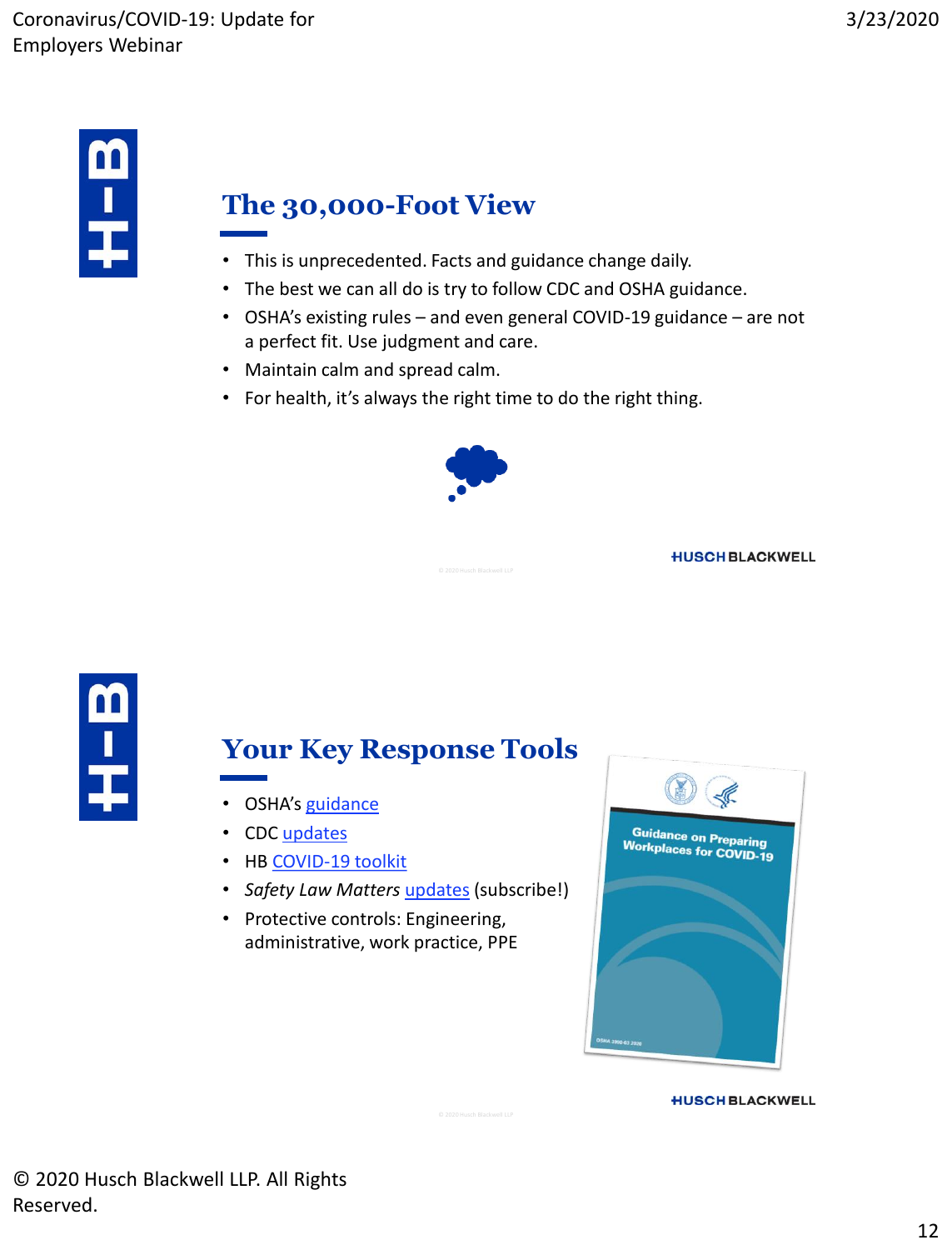

#### **Remember The Basics About The virus – The Contact You're Trying to Prevent**





Anyone could be a carrier – without symptoms. Long incubation.



Virus can linger in the air (hours?) and surfaces (hours or more?).

**HUSCH BLACKWELL** 



#### **What Does OSHA Require?**

- **General Duty Clause**  OSHA's catchall. You must provide a workplace free of recognized hazards likely to cause death or serious harm.
- **Personal Protective Equipment** (PPE) standards [\(1910 Subpart I](https://www.osha.gov/laws-regs/regulations/standardnumber/1910#1910_Subpart_I)).
	- General PPE to protect against environmental hazards ([1910.132](https://www.osha.gov/laws-regs/regulations/standardnumber/1910/1910.132)).
	- Conduct and certify hazard/PPE assessment.
	- Communicate and train employees.
- **Eye and face protection** [\(1910.133](https://www.osha.gov/laws-regs/regulations/standardnumber/1910/1910.133)).
- **Gloves for hand protection** ([1910.138](https://www.osha.gov/laws-regs/regulations/standardnumber/1910/1910.138)).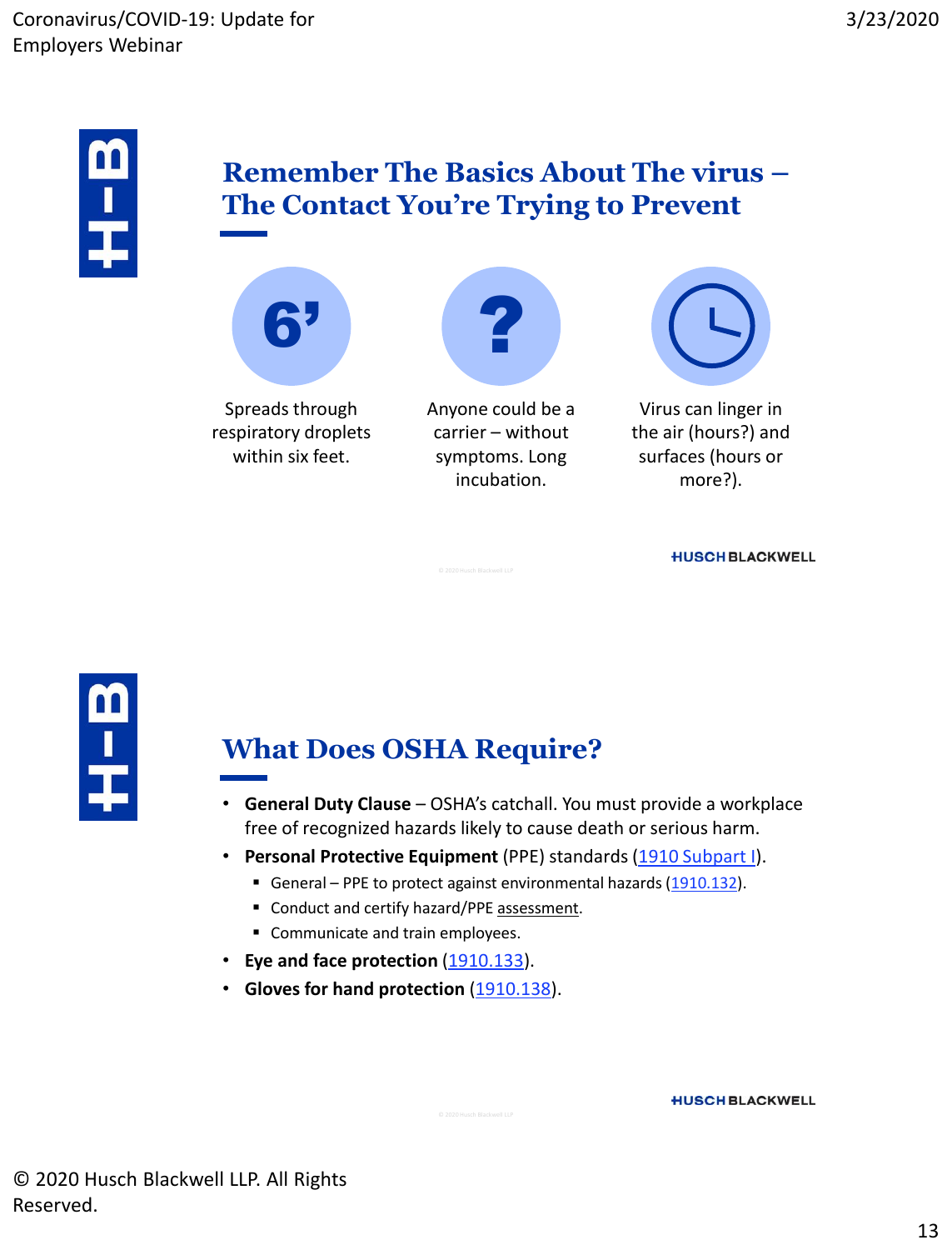

## **What Does OSHA Require?**

- **Respiratory protection** [\(1910.134](https://www.osha.gov/laws-regs/regulations/standardnumber/1910/1910.134)) required < 6 feet from patients.
	- Respirators, not dust masks! N95 or better.
	- **Written respiratory protection program.**
	- Fit-testing, training, and medical exams.
- **Hazard communication** for cleaning chemicals ([1910.1200\)](https://www.osha.gov/laws-regs/regulations/standardnumber/1910/1910.1200).
- The **bloodborne pathogens** standard [\(1910.1030](https://www.osha.gov/laws-regs/regulations/standardnumber/1910/1910.1030)) does not generally apply to "respiratory secretions" but provides a "framework that may help control . . . sources of the virus."
- [Special OSHA guidance](https://www.osha.gov/memos/2020-03-14/temporary-enforcement-guidance-healthcare-respiratory-protection-annual-fit) for healthcare workers.

**HUSCH BLACKWELL** 



#### **First Step: Assess and Plan**

You need a COVID-19 response plan. Take it step by step:

- 1. Assess exposures and risk who, how, and where.
- 2. Plan to address each potential exposure.
	- **General measures for everyone.**
	- **Job-specific modifications and responsibilities.**
	- Under hiearchy of controls, PPE is last resort.
- 3. Set response protocols in case infection occurs.
- 4. Plan for business continuity in severe conditions.



**HUSCH BLACKWELL** 

High

Medium

**Lower Risk (Caution)**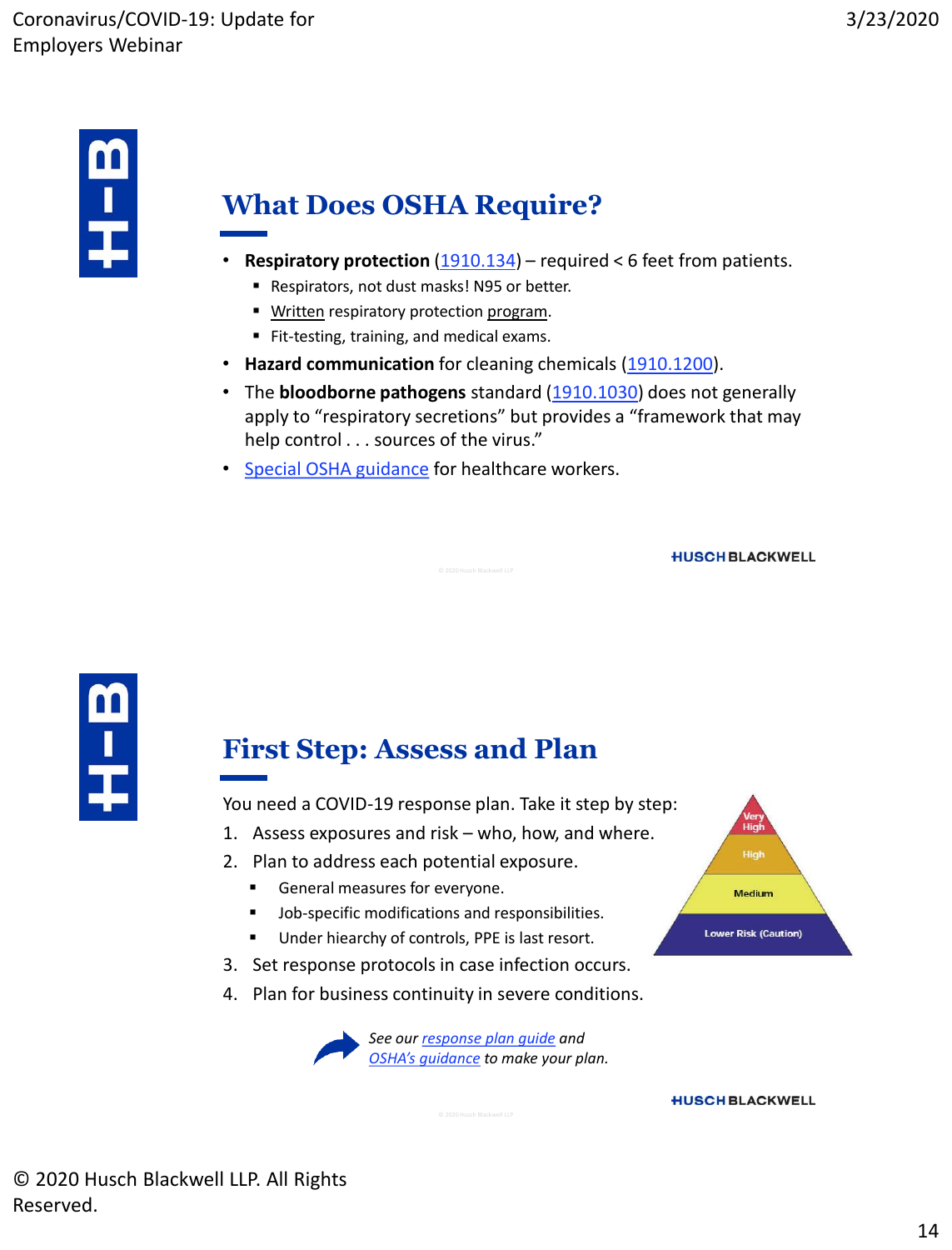

#### **THE PLAN General Control Measures**

Educate employees about each person's role:

- Stay healthy and practice good hygiene.
- Self-monitor, report illness, & report contacts with infected people.
- Stay home when sick. Make sure policies support this!
- Get tested if COVID-19 symptoms.
- If positive test or exposed, isolate at home 14 days.



#### **THE PLAN More General Control Measures**

- Reduce in-person work to minimum necessity.
- Maintain 6-foot personal space.
- Hold meetings electronically.
- Limit visitors. Isolate visitor areas.
- Cancel travel. Support tele-working.
- Plan to sanitize regularly. Re-stock sanitary supplies and collect trash. Don't forget desks, equipment, tools, radios!
- Reinforce with reminders and signs.
- Have supervisors enforce.



**HUSCH BLACKWELL**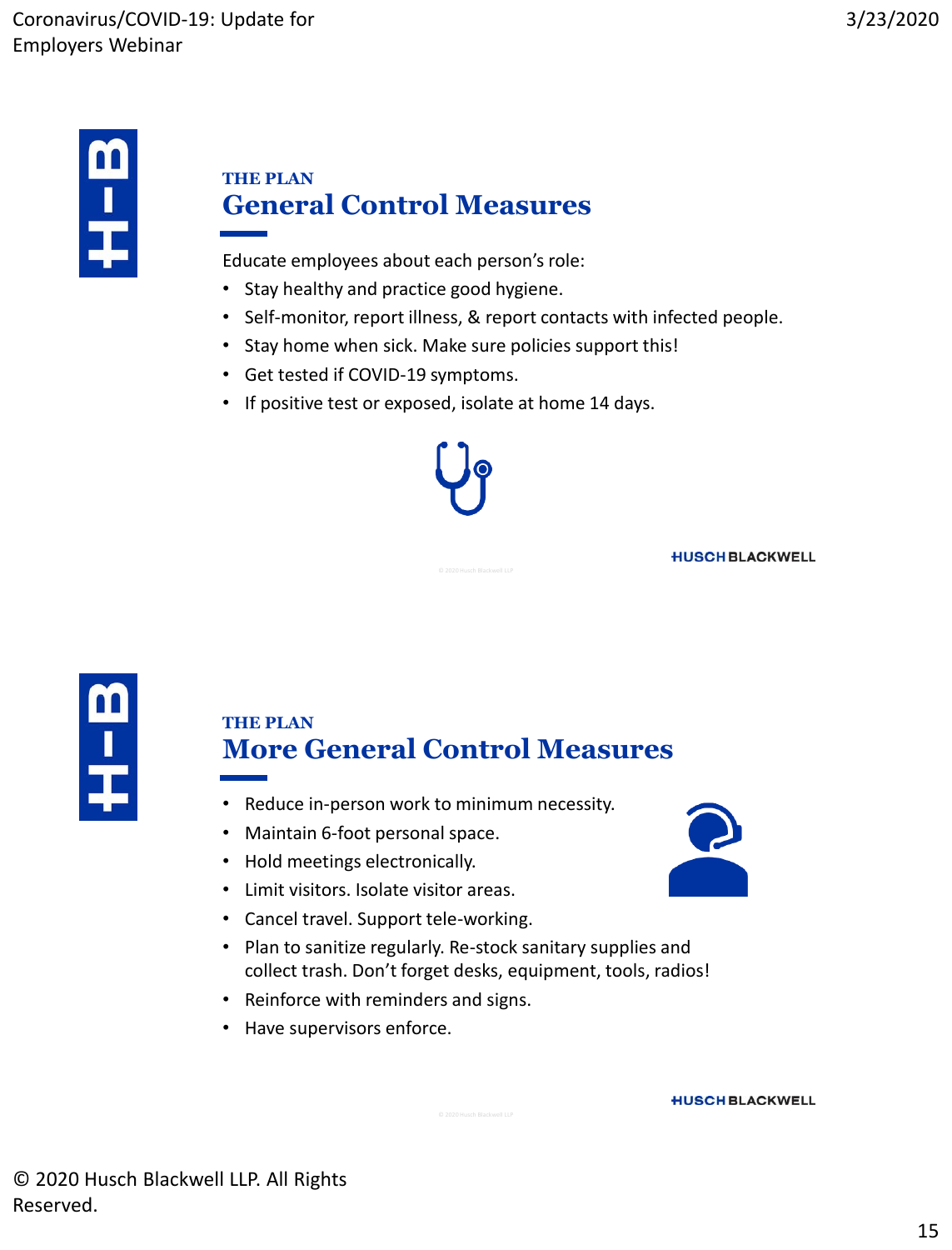

#### **THE PLAN Job-Specific Measures and Roles**

- In-person contact?
- Move workstations?
- Stagger schedules?
- Assign individual tools, radios, workstations?
- Re-assign high-risk employees?
- Need PPE? Respiratory, gloves, goggles?





#### **THE PLAN Response Protocols When Infection Occurs**

- Applies if anyone at your site has direct contact/positive test.
- *Question*: Presume symptoms = virus until test results?
- **Determine exposure**  which people and areas.
- Immediately **isolate** those affected. Send home or to medical care.
- **Communicate** sensitively and honestly what happened and how will you respond? Address fears, make safe, and respect privacy.
- Safely **decontaminate** environment.
- **14-day isolation** for those exposed. Monitor. Stay in touch.
- Assign responsibilities in plan: Who's in charge?

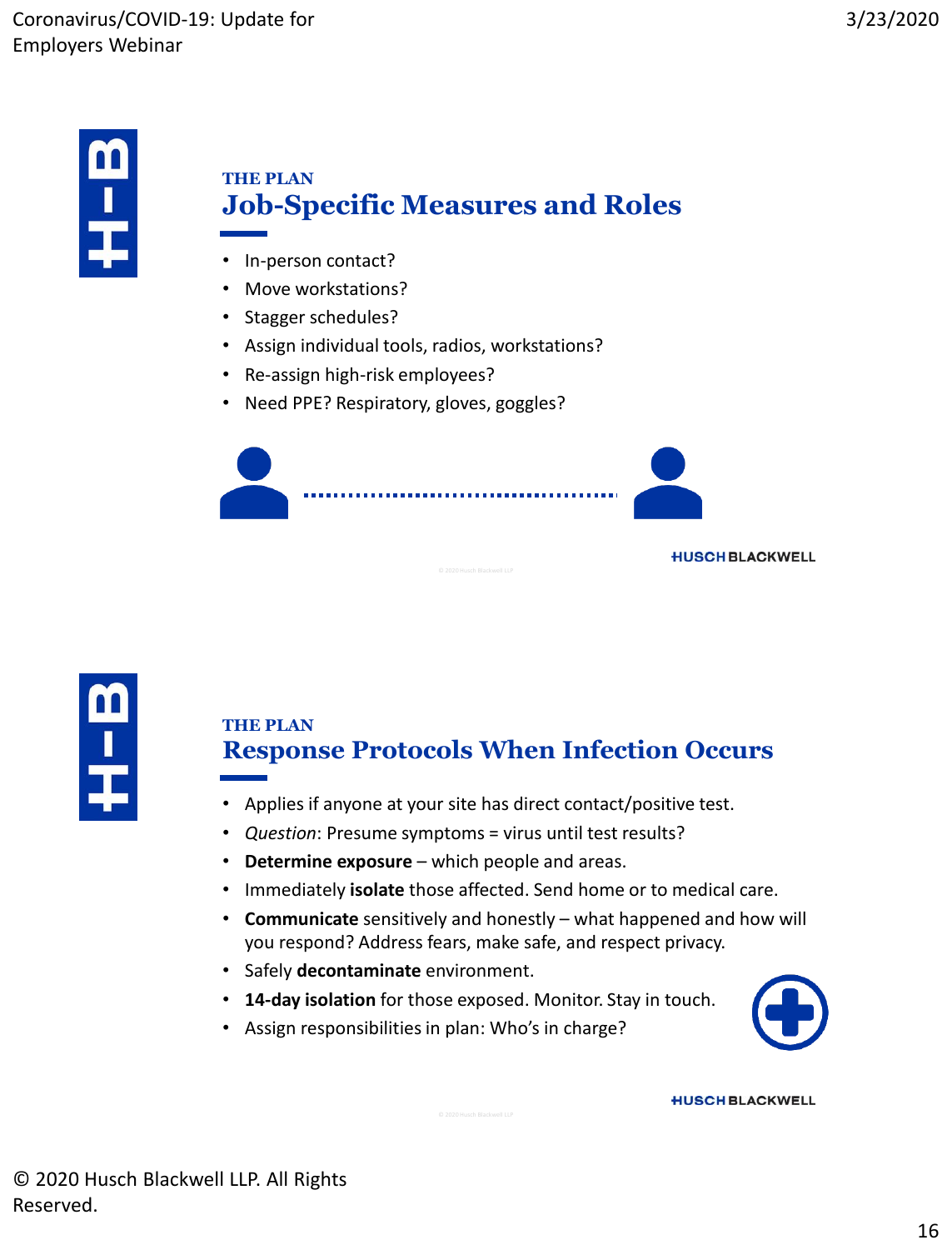

#### **THE PLAN Plan for Business Continuity**

- How will you **adjust operations** with high absenteeism? Reduce processes? Idle lines? Work off inventory?
- **Who will step in**? Cross-train employees? Temps? Extend hours?
- Don't forget **training** and added hazards and stress.
- Plan **extra housekeeping** and sanitation duties.
- Plan for restrictions on goods, raw materials, or workers.
- Plans for paying workforce? Financial and insurance arrangements?



**HUSCH BLACKWELL** 



## **Is a COVID-19 Infection Recordable or Reportable to OSHA?**

- Theoretically, it can be recordable if:
	- $\blacksquare$  It's a new case,
	- Leads to days away from work (or worse), and
	- Is work-related.
- Work-related = work was "more likely than not" the cause.
- That's impossible to know! COVID-19 is everywhere.
- Reporting also requires work-relatedness. Plus, death must be within 30 days or hospitalization within 24 hours. How to know?

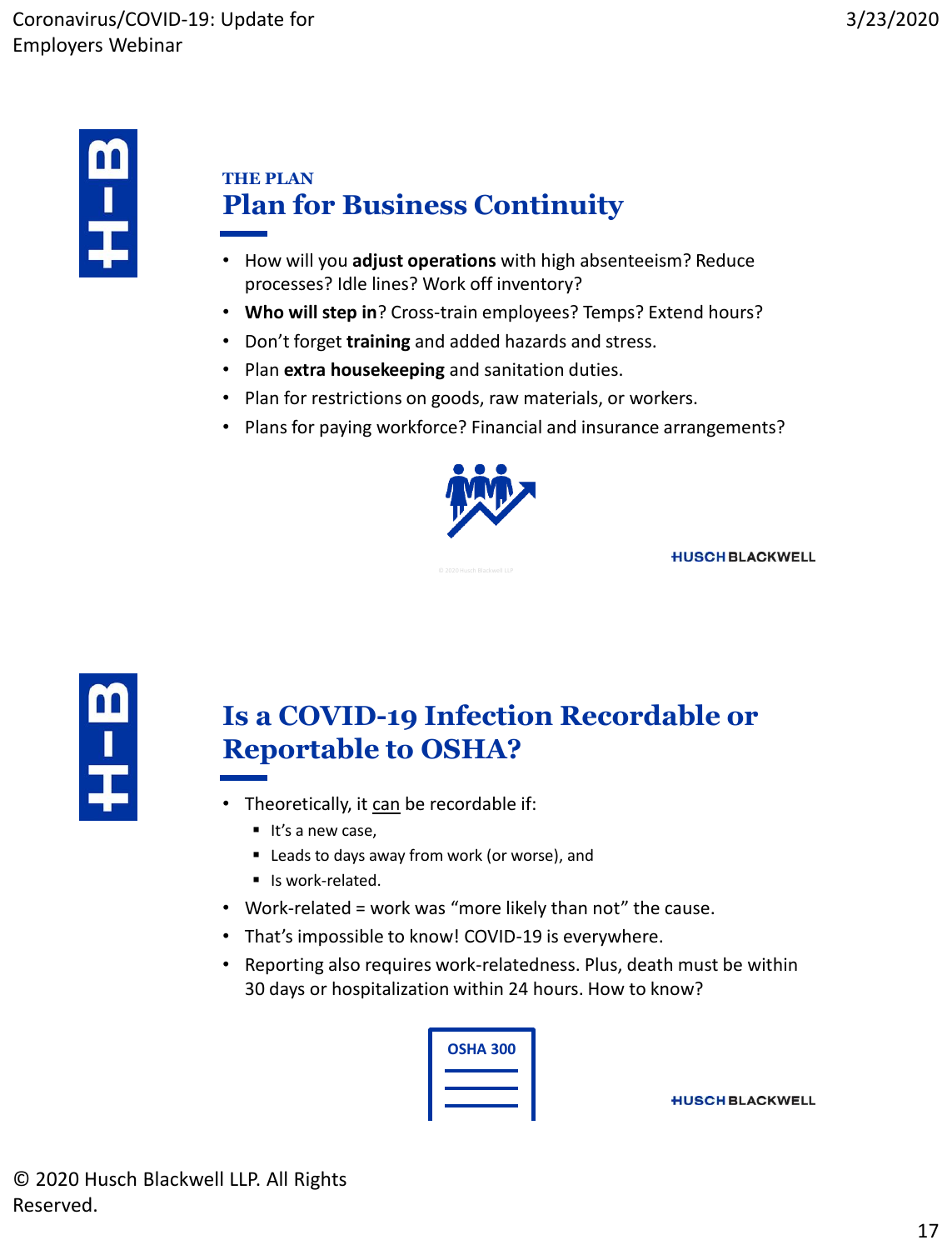

#### **Is a COVID-19 Infection Recordable or Reportable to OSHA?**

• We wrote a *[letter to OSHA](https://www.safetylawmatters.com/wp-content/uploads/sites/629/2020/03/2020-03-18-Husch-Blackwell-letter-to-OSHA-regarding-recordkeeping-requirements-and-COVID.pdf)*, asking for a presumption that COVID-19 cases are not work-related or recordable.

| <b>HUSCH BLACKWELL</b> |                                                                                                                                                                                                              |  |  |
|------------------------|--------------------------------------------------------------------------------------------------------------------------------------------------------------------------------------------------------------|--|--|
|                        | Avi Meyerstein<br>Partner<br>750 17th St. N.W., Suite 900<br>Washington, DC 20006-4675<br>Direct: 202.378.2384<br>Fax: 202.378.2300<br>avi.meyerstein@huschblackwell.com                                     |  |  |
|                        | Hon. Loren Sweatt<br>Principal Deputy Assistant Secretary of Labor<br>for Occupational Safety and Health<br>Occupational Safety and Health Administration<br>200 Constitution Ave NW<br>Washington, DC 20210 |  |  |
|                        | <b>VIA EMAIL</b><br>March 18, 2020                                                                                                                                                                           |  |  |
|                        | Dear Deputy Assistant Secretary Sweatt:                                                                                                                                                                      |  |  |



#### **Communication is Key**

- **Update** your team regularly. Address individual and family concerns.
- Provide a channel for safety and health **concerns and complaints**. Make employees full partners.
- **Investigate** concerns and respond promptly and reasonably.
- **Don't discriminate** or retaliate.

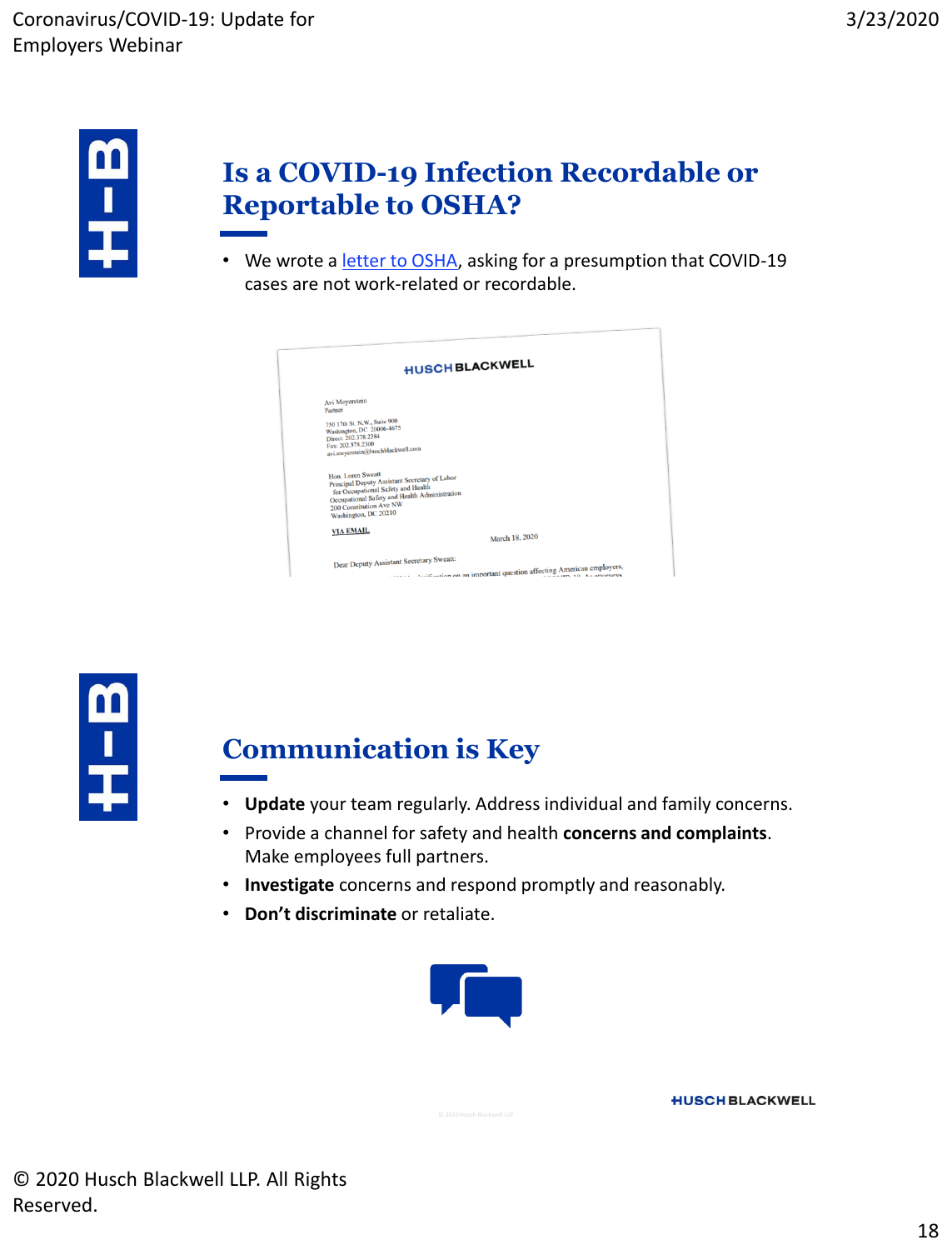

## **Will OSHA Cite Me For Violations?**

- OSHA wants to be part of the solution, promote workplace health, and help solve the crisis.
- Citations seem unlikely for employers acting in good-faith, taking real action, and making tough, reasonable judgment calls.
- But, bad actors and willful violators beware!



**HUSCH BLACKWELL** 



#### **Important Resources**

- Husch Blackwell COVID-19 Question Email Address
	- [COVID19response@huschblackwell.com.](mailto:COVID19response@huschblackwell.com?subject=COVID-19 Question)
- Husch Blackwell Coronavirus Toolkit
	- <https://www.huschblackwell.com/coronavirus>
- Husch Blackwell Workplace Issues and COVID-19
	- [https://www.huschblackwell.com/newsandinsights/workplace-issues-and](https://www.huschblackwell.com/newsandinsights/workplace-issues-and-the-covid-19-virus)[the-covid-19-virus](https://www.huschblackwell.com/newsandinsights/workplace-issues-and-the-covid-19-virus)
- CDC Information about COVID-19 in the United States
	- <https://www.cdc.gov/coronavirus/2019-ncov/about/index.html>
- World Health Organization
	- [https://www.who.int/emergencies/diseases/novel-coronavirus-](https://www.who.int/emergencies/diseases/novel-coronavirus-2019/advice-for-public)[2019/advice-for-public](https://www.who.int/emergencies/diseases/novel-coronavirus-2019/advice-for-public)